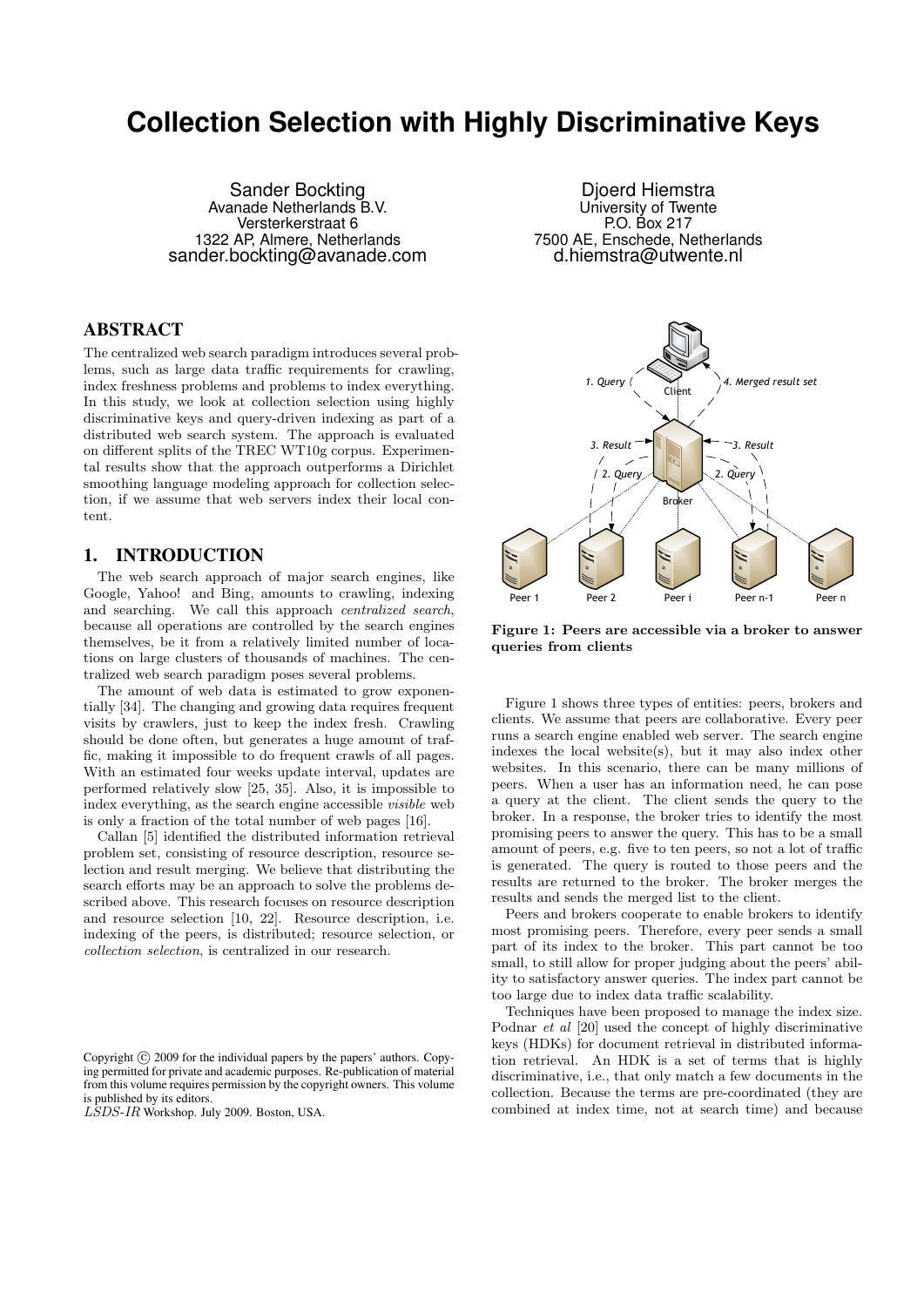only a few document match all terms in a pre-coordinated set, the HDK approach is able to very efficiently retrieve the top documents for a query. Although searching can be efficient, the HDK indexing process, described in more detail in Section 3.1, has the negative side-effect that a huge amount of highly discriminative keys are generated. To reduce the number of keys, Skobeltsyn [32] proposed a query-driven indexing strategy that uses caching techniques to adapt to the changing querying behavior of users. The combination of HDK with query-driven indexing allows for completely distributed document retrieval that in theory grows to web scale proportions [31].

This paper contributes to the field of distributed information retrieval by the applying HDKs and query-driven indexing to select collections, instead of documents. Such an approach would in theory scale the distributed search scenario described above to millions of peers: The broker lists for every HDK a small number of peers to send the query to, and the peers retrieve the documents; possibly many. Unlike a traditional inverted file index that typically consists of huge posting lists and a, in comparison, tiny dictionary [36], our HDK index consists of a huge dictionary and, in comparison, tiny posting lists. The system is fitted into the previously sketched scenario, which allows for control at the broker. This control can for example be used to prevent misuse or to allow for domain-specific search.

This paper is organized as follows: the next section discusses earlier collection selection methods, Section 3 introduces our collection selection system and Section 4 describes the evaluation. The paper concludes with results and conclusions.

# 2. EARLIER WORK ON COLLECTION SE-LECTION

Collection selection systems have been developed to select collections containing documents that are relevant to a user's query. The generalized Glossary-Of-Servers Server (gGlOSS) is such a system [13]. It uses a vector space model representing index items (document collections) and user queries as weight vectors in a high dimensional Euclidean space to calculate the distance (or similarity) between document collections and queries [24].

Another well-known approach is CVV, which exploits the variation in cue validity to select collections [38]. The cue *validity*  $CV_{i,j}$  of query term  $t_j$  for collection  $c_i$  measures the extent that  $t_j$  discriminates  $c_i$  from the other collections, by comparing the ratio of documents in  $c_i$  containing  $t_i$  to the ratios of documents in other collections containing  $t_i$ . The larger the variation in cue validities for collections with respect to a term, the better the term is for selecting collections.

This section will describe two collection selection methods in more detail: inference networks and language modeling.

#### 2.1 Inference networks

 $CORI$  [7] is a collection ranking algorithm for the INQUERY retrieval system [6], and uses an inference network to rank collections. A simple document inference network has leafs d representing the document collections. The terms that occur in those collections are represented by representation nodes r. Flowing along the arcs between the leaves and nodes are probabilities based on document collection statis-

tics. Opposed to TF.IDF, the probabilities are calculated using document frequencies df and inverse collection frequencies *icf* (DF.ICF). The inverse collection frequency is the number of collections that contain the term. An inference network with these properties is called a collection retrieval inference network (CORI net).

Given query q with terms  $r_k$ , the network is used to obtain a ranked list of collections by calculating the belief  $p(r_k|c_i)$ in collection  $c_i$  due to the observation of  $r_k$ . The collection ranking score of  $c_i$  for query q is the sum of all beliefs  $p(r_k|c_i)$ , where  $r \in q$ . The belief is calculated using Formula 1. In this formula, b and l are constants,  $cw<sub>i</sub>$  is the number of words in  $c_i$ ,  $\overline{cw}$  is the mean number of words in the collections and  $|C|$  is the number of collections. df and cf respectively are the number of documents and collections that contain  $r_k$ . Finally,  $d_t$  and  $d_b$  respectively are the minimum term frequency component and minimum belief component when  $r_k$  occurs in  $c_i$ .

To improve retrieval, the component  $L$  is used to scale the document frequency in the calculation of  $T$  [6, 23].  $L$ is made sensitive to the number of documents that contain term  $r_k$  (using b) and is made large using l. L should be large, because df is generally large. Proper tuning of these two parameters is required for every data set, but deemed impossible as the correct settings are highly sensitive to data set variations  $[12]$ ; the value of l should be varied largely even when keeping the data set constant while varying the query type.

Further research showed that it is not justified to use standard CORI as a collection selection benchmark. D'Souza et al. showed that HIGHSIM outperformed CORI in 15 of 21 cases [11]. Si and Callan [28] found limitations with different collection sizes. Large collections are not often ranked high by CORI, although they often are the most promising collections.

$$
L = l \cdot ((1 - b) + b \cdot cw_i / \overline{cw})
$$
  
\n
$$
T = d_t + (1 - d_t) \cdot \frac{\log (df)}{\log (df + L)}
$$
  
\n
$$
I = \frac{\log \left(\frac{|C| + 0.5}{cf}\right)}{\log |C| + 1.0}
$$
  
\n
$$
p(r_k|c_i) = d_b + (1 - d_b) \cdot T \cdot I
$$
 (1)

## 2.2 Language modeling

A language model is a statistical model to assign a probability to a sequence of words (e.g. a query) being generated by a particular document or document collection. Language models can be used for collection selection in distributed search, by creating a language model for each collection [29, 37]. They have also been used for collection selection for other tasks, for instance for blog search [2, 26].

indri is an improved version of the inquery retrieval system [33], as it is capable of dealing with larger collections, allows for more complex queries due to new query constructs and uses formal probabilistic document representations that use language models. The combined model of inference networks and language modeling is capable of achieving more favorable retrieval results than inquery [18]. Due to these differences, term representation beliefs are calculated in an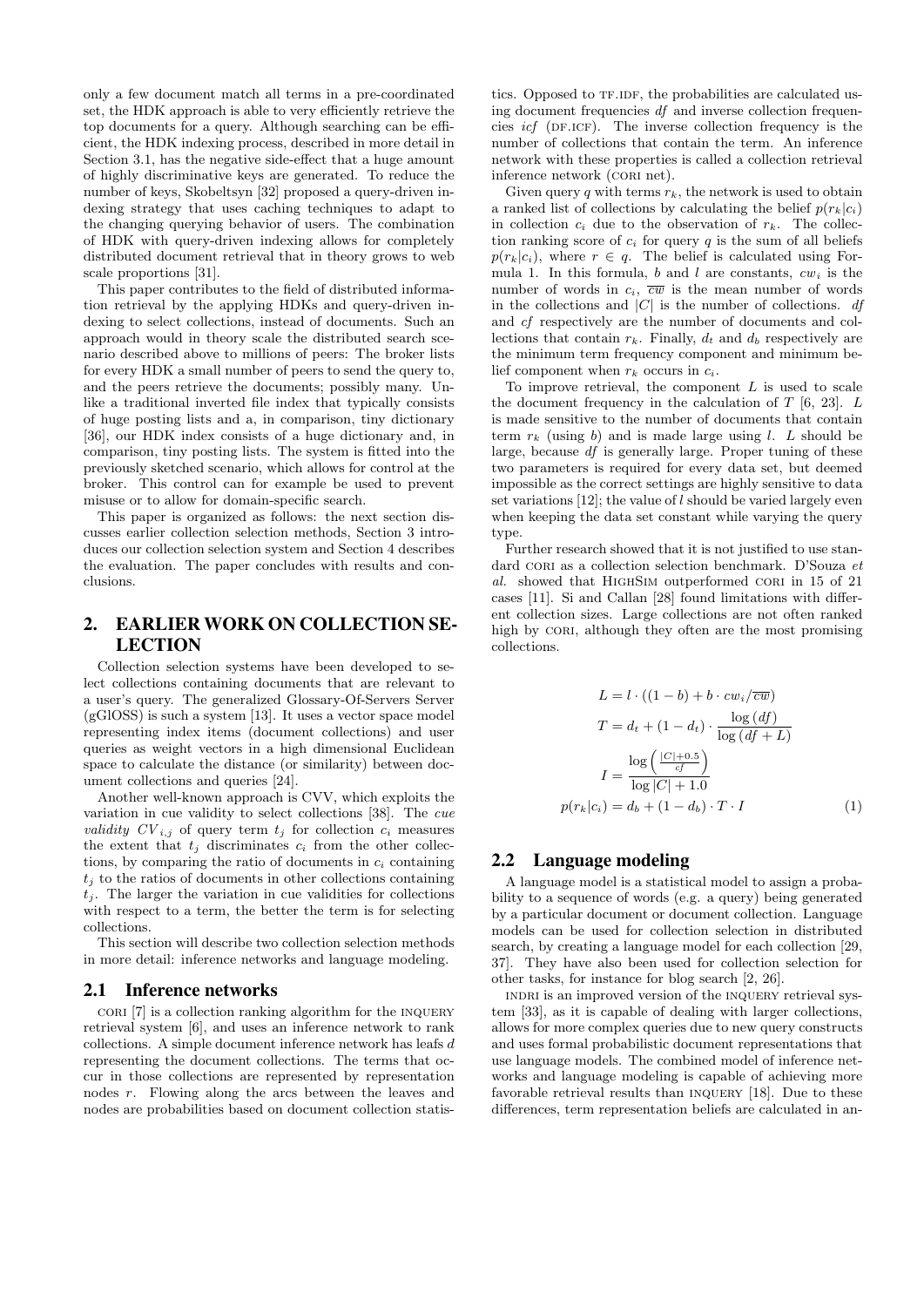other way than with CORI (as described in Section 2.1):

$$
P(r|D) = \frac{tf_{r,D} + \alpha_r}{|D| + \alpha_r + \beta_r}
$$

The belief is calculated for representation concept  $r$  of document node  $D$  (in document collection  $C$ ). Examples of representation concepts are a term in the body or title of a document.  $D$  and  $r$  are nodes in the belief network. The term frequency of representation node r in D is denoted by  $tf_{r,D}$ .  $\alpha_r$  and  $\beta_r$  are smoothing parameters. Smoothing is used to make the maximum likelihood estimations of a language model more accurate, which could have been less accurate due to data sparseness, because not every term occurs in a document [39]. Smoothing ensures that terms that are unseen in the document, are not assigned zero probability. The default smoothing model for INDRI is Dirichlet smoothing, which affects the smoothing parameter choices [17]. In setting the smoothing parameters, it was assumed that the likeliness of observing representation concept  $r$  is equal to the probability of observing it in collection C, given by  $P(r|C)$ . This means that  $\alpha_r/(\alpha_r + \beta_r) = P(r|C)$ . The following parameter values were chosen:

$$
\alpha_r = \mu P(r|C)
$$
  

$$
\beta_r = \mu(1 - P(r|C))
$$

This results in the following term representation belief, where the free parameter  $\mu$  has a default value of 2500:

$$
P(r|D) = \frac{tf_{r,D} + \mu P(r|C)}{|D| + \mu}
$$

#### 2.3 Discussion

The language modeling approach of INDRI has a better formal probabilistic document representation than CORI and INDRI is an improved version of INQUERY (which is the foundation of CORI). We will use the language model on document collections as implemented by INDRI as our baseline collection selection system. Si et al. [29] showed that a language modeling approach for collection selection outperforms CORI. Furthermore, CORI outperforms algorithms like cvv and gGlOSS in several studies [9, 21].

#### 3. SOPHOS

Sophos is a collection selection prototype that uses HDKs to index collections. The keys are used to assign scores to the collections. Using a scoring function, collection scores can be calculated to rank collections for a particular query. A general overview is depicted in Figure 2. This section describes how the broker index is created, explains index size reduction using a query-driven indexing approach, identifies query result parameters, and concludes with a collection ranking formula (ScoreFunction in Figure 2).

#### 3.1 Highly discriminative keys

Building the index is done in two phases. First, every peer builds an index of its document collection and sends that index to the broker. Second, the broker constructs a broker index from all peer indices.

#### *3.1.1 Peer indexing*

Peer indexing starts with the generation of term set statistics. First, single term statistics are generated by counting



Figure 2: General overview of the indexing and collection selection system Sophos

term frequencies of every word in the collection, without looking at document boundaries in the collection. A term set is called *frequent* when it occurs more times than a term set frequency maximum  $tf_{\text{max}}$ . Every infrequent single term is added to the peer index together with its frequency count. The frequent keys are stored for further analysis.

The next step consists of obtaining double term set statistics. For every frequent term in the collection, frequency statistics are created for term combinations that consist of the frequent term and a term that appears after that term within a window size ws. The result is a list of double terms with corresponding frequency counts. Once again, the term set frequency maximum defines which term sets are frequent and will be used for further analysis, and which term sets are infrequent and will be stored in the peer index. This procedure can be repeated as long as the generated term sets do not contain more than ws terms, or when a predefined maximum number of terms in a term set,  $h_{\text{max}}$ , has been reached.

Summarizing, the peer index consists of tuples with term sets and corresponding frequency counts.

#### *3.1.2 Broker indexing*

The infrequent term sets from the peer indices are sent to the broker. The broker index contains term sets with associated sets of collection identifier counters. A collection identifier counter is a tuple of a collection identifier and a term set frequency counter. A collection identifier is a short representation of a collection where the term set occurs.

When a term set is inserted into the broker index, it is called a highly discriminative key (HDK). The broker index will contain a maximum number of collections per HDK, denoted by the collection maximum cm. As soon as the maximum number of collections is reached for a particular HDK, the cm collections with the largest term set frequencies will be stored in the broker index.

#### 3.2 Query-driven indexing

A list of popular keys can be created by extracting all unique queries from a query log. Every key that is infrequent at a peer, and which is present in the unique query list, will be sent to the broker; the other keys are filtered out to reduce the broker index size and to reduce traffic.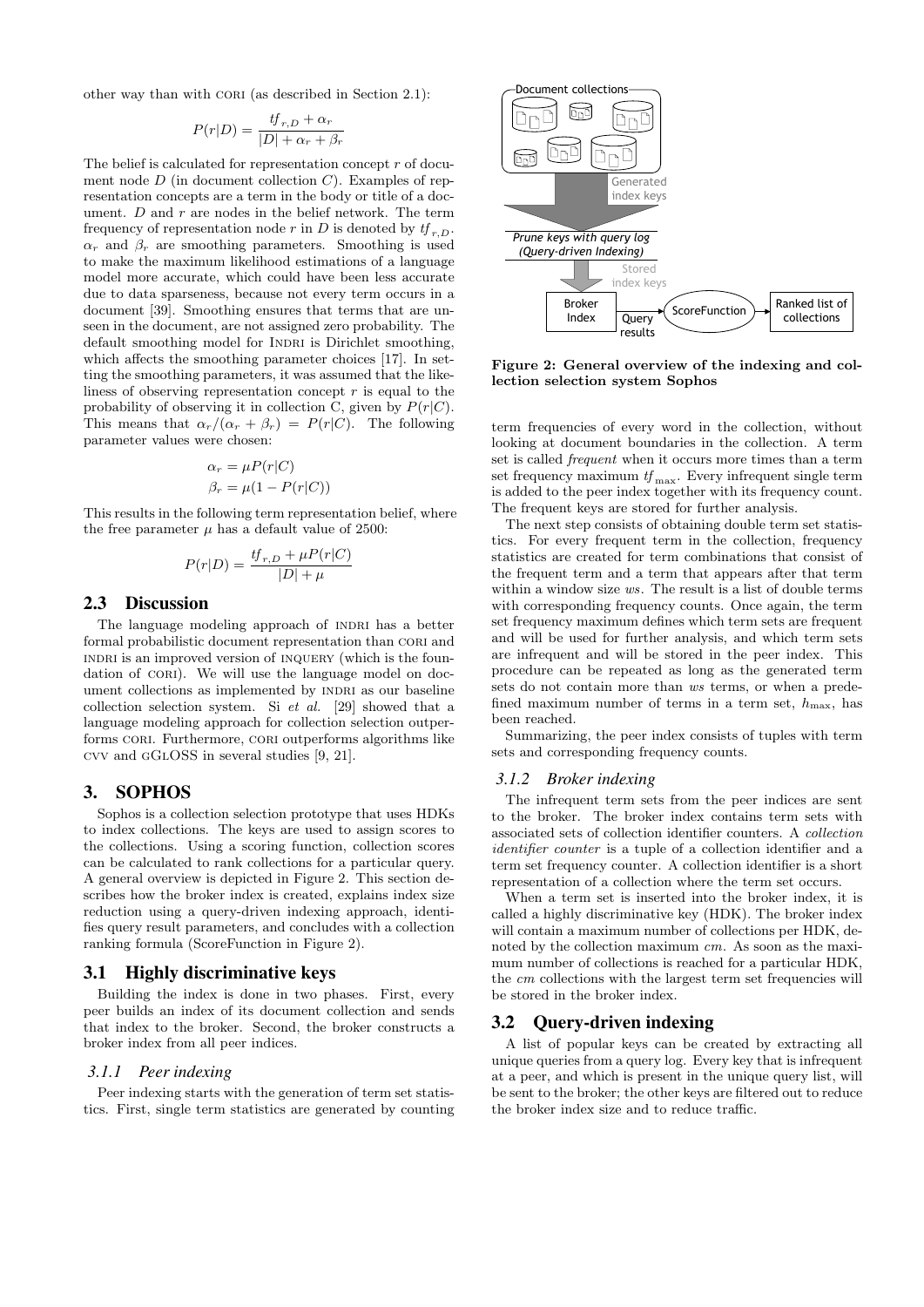| $\mathfrak{c}$   | sum of query term set occurrence within one col- |  |  |  |  |  |  |  |
|------------------|--------------------------------------------------|--|--|--|--|--|--|--|
|                  | lections (grouped by sets with $h$ terms)        |  |  |  |  |  |  |  |
|                  | $#terms$ in an HDK                               |  |  |  |  |  |  |  |
| $h_{\text{max}}$ | maximum $\#$ terms that HDK can consist of       |  |  |  |  |  |  |  |
| q                | $#terms$ in query                                |  |  |  |  |  |  |  |
| $\boldsymbol{n}$ | $\#$ distinct query terms found in a collection  |  |  |  |  |  |  |  |
|                  | maximum frequency of a term set in a collection  |  |  |  |  |  |  |  |

Table 1: Parameter definitions for query result handling

This index pruning strategy was used before by Shokouhi et al. [27]. It is not the most desirable strategy for querydriven indexing, because it is unable to deal with unseen query terms. However, it will give a good idea about the possible index size reduction and the loss of retrieval performance.

#### 3.3 Identifying query result parameters

Once the broker index has been built, the system is ready to be queried. The broker index contains HDKs with h terms, where h varies from 1 to  $h_{\text{max}}$ . In Sophos,  $h_{\text{max}}$  is set to 3. Every key has an associated posting list, which contains tuples of collection identifiers and counters. A counter indicates the number of occurrences of a certain key within the corresponding collection. The counter value cannot exceed the term set frequency maximum,  $tf_{\text{max}}$ , as a key would otherwise have been locally frequent and new HDKs would have been generated when the maximum number of terms,  $h_{\text{max}}$ , was not yet reached.

When a user poses a query with  $q$  terms, e.g. abcde with  $q = 5$ , the query is first decomposed in query term combinations with length  $h_{\text{max}}$  (i.e. abc, abd, ..., bde, cde). This results in  $\binom{q}{h}$  combinations. Each combination is looked up in the broker index. Note that this introduces additional load on the broker, but these lookups do not require network access to the peers. The results of each of those smaller queries are merged by summing the number of occurrences per collection. The sum of all counters, c, has a potential maximum of  $\binom{q}{h} \cdot tf_{\text{max}}$ . It may happen that this procedure results in little or no collections where an HDK occurs. The procedure is then repeated for smaller term sets; first term sets of two terms will be looked up in the index. When even this gives too few results, single terms will be looked up in the index. In the case that one collection contains two different combinations, e.g. both abc and bce occur in collection X, the number of occurrences are summed (this is c that was just introduced). However, it also interesting to note that 4 out of 5 query terms can be found in collection X. The number of query terms that can be found using HDKs of a particular length is indicated by n. The different parameters are displayed in Table 1.

## 3.4 ScoreFunction: ranking query results

ScoreFunction, given in Formula 2, is a ranking formula that uses the query result parameters to enforce a collection ranking conforming to our desired ranking properties. It calculates a score s for a collection for a given query

$$
s = \log_{10}\left(\left[h - 1 + \frac{n-1}{q} + \frac{\sqrt{\frac{c}{(h_{\text{max}} + 1 - h)\cdot\binom{n}{h}\cdot t_{\text{max}}}\cdot\alpha^{(q-n)}}}{q}\right] / h_{\text{max}}\right) \quad (2)
$$

It consists of three components; one component per desired ranking property. The properties, and corresponding components, are listed below in order of importance.

- 1. Collections that contain longer HDKs should be ranked higher. Component 1:  $h-1$ .
- 2. A collection should be ranked higher if it contains more distinct query terms. Component 2:  $(n-1)/q$ .
- 3. More occurrences of query term sets within a collection should result in a higher collection ranking. Compo- $\sqrt{c}$  $-\alpha^{(q-n)}$

.

nt 3: 
$$
\frac{\sqrt{(h_{\max}+1-h)}\cdot {n \choose h}\cdot tf_{\max}}{q}
$$

ne

The general intuition behind this component is that a collection is more important when it contains more query terms. This is controlled by a damping factor  $\alpha$ . The term set counts have less impact when they get closer to  $tf_{\text{max}}$ , because longer keys would be generated for a term set in a collection when its frequency exceeds  $tf_{\text{max}}$ . We refer to earlier work for a more detailed explanation about ScoreFunction [4].

An important detail to mention about querying and ranking is that collection X can be found after looking for HDKs with length  $h$ . When the same collection  $X$  is found after looking for HDKs with length  $h-1$ , those results are discarded as the collection was already found using larger HDKs. Counts c are only compared with other counts that are retrieved after looking for HDKs of the same length. The motivation for this behavior is that smaller HDKs tend to have higher counts.

Each of the three components has a share in the collection score. The component share of a less desired property never exceeds that smallest possible share of a more desired property's component value.

#### 4. EXPERIMENT SETUP

This section describes the corpus, query set and query logs that were used in the evaluation process, and continues to describe how the collection selection effectiveness of Sophos was measured.

## 4.1 Data collections

#### *4.1.1 WT10G corpus splits*

The Web Track 10GB corpus (WT10g) was developed for the Text REtrieval Conference<sup>1</sup> and consists of 10GB of web pages (1,692,096 documents on 11,680 servers). Compared to regular TREC corpora, WT10g should be more suited for distributed information retrieval experiments, due to the existence of hyperlinks, differences in topics, variation in quality and presence of duplicates [3, 8].

<sup>1</sup> http://trec.nist.gov/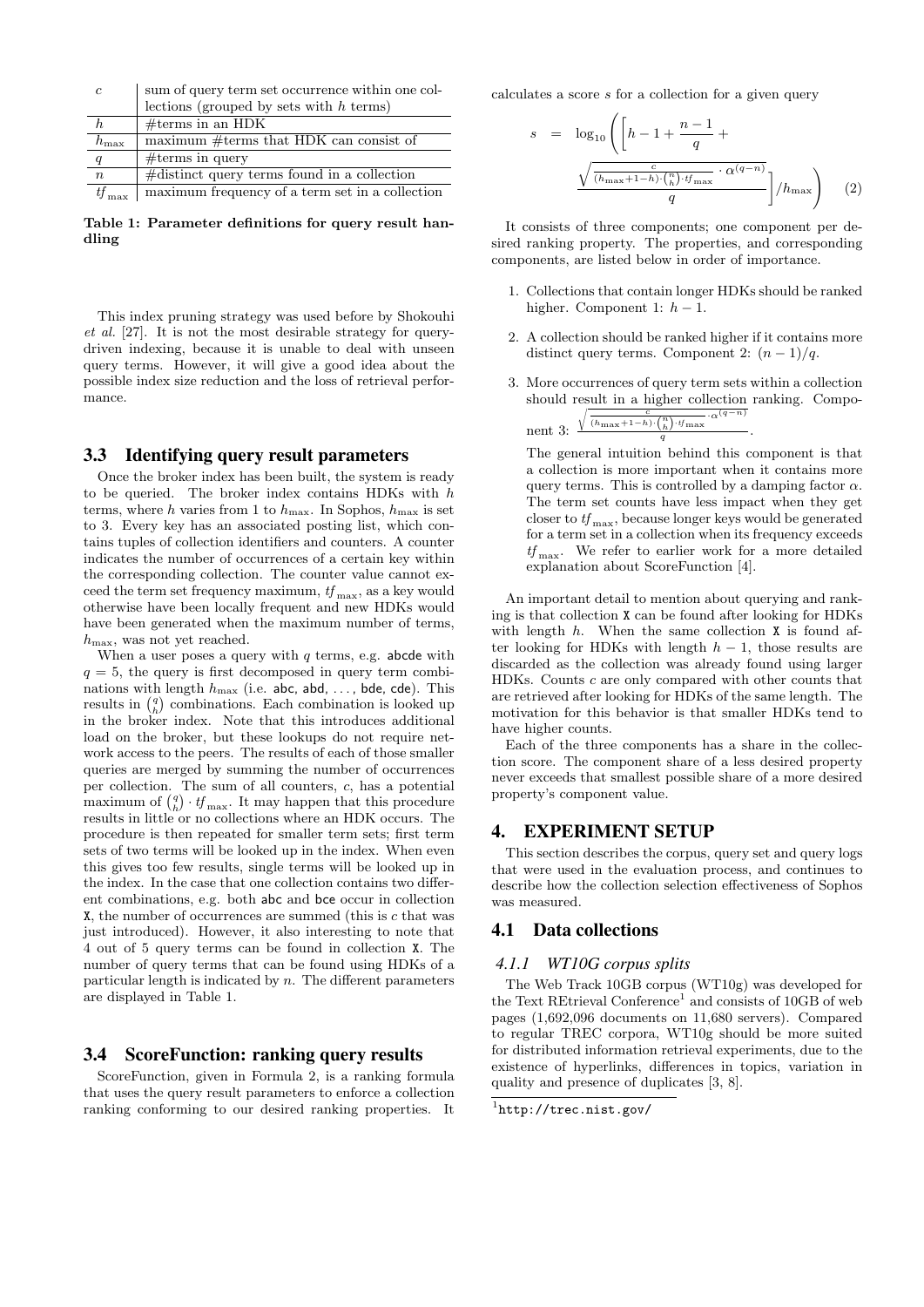Four splits of the WT10G document corpus were made to look at the effect of document corpora on collection selection. Every split is a set of collections; every collection is a set of documents. The numbers 100 and 11512 indicate the amount of collections in the corpus split.

- IP Split: Documents are put in collections based on the IP addresses of the site where a document was residing. This results in 11,512 collections.
- IP Merge 100: A cluster is created by grouping up to 116 collections, which results in 100 collections. Grouping is done in order of IP address. This split simulates the scenario of indexing the search engines that index many servers.
- Random 100 and Random 11512: Two random splits with 100 collections and with 11,512 collections were created. Documents were randomly assigned to a collection. The number of 11,512 collections was chosen to be able to compare a random split with the IP Split.

The number of documents in random splits is relatively constant, but varies in IP based collections from less than 10 up to more than 1000 documents. This is typical for the size of sites on the Internet; the number of documents per server follows a Zipf distribution on the Internet [1]. The IP based splits show signs of conformance to a Zipf distribution [4]. This means that the IP based splits can be compared to the Internet in terms of distribution of the number of documents and the sizes of the collections.

The merit of a collection is the number of relevant documents in a collection for a particular query. The IP based corpus splits have a larger deviation in merit among the collections. This contrasts with random splits, which by approximation have equal merit for each collection [4].

#### *4.1.2 WT10g retrieval tasks*

Fifty WT10g informational 'ad-hoc' queries were used for evaluation (query numbers 501–550). The queries have a query number, title, description and a narrative description of the result that is considered relevant. The title is a small set of words which was used as the query text. The narrative descriptions were used by humans to assign relevance judgments to documents. The relevance judgments can be used to count the number of relevant documents in the collections, which in turn can be used to measure collection selection effectiveness.

There are three types of relevance judgments: not relevant  $(0)$ , relevant  $(1)$  and authoritative  $(2)$ . There can be multiple authoritative documents in the document corpus for a query, but for some queries there are no authoritative documents. All authoritative judgments are converted to 1, so documents are either relevant or not relevant. This allows for evaluation of the collected merit.

#### *4.1.3 Query logs*

AOL published a query log with 21,011,340 queries [19]. The log has been anonymized and consists of several data fields: the actual query issued and the query submission date and time, and an anonymous user ID number. The release of the anonymized data set was controversial at the time because it was proven possible to link an ID to a real person. To respect the anonymity of the users, we used a stripped

version of the query log that only contains the actual queries issued in random order (and none of the other metadata).

We also used two query logs that were published by Ex- $\text{cite}^2$  that were stripped in the same way. One query log from 1997 contains 1,025,907 queries and another query log from 1999 contains 1,777,251 queries.

Finally, a fourth query log with 3,512,320 unique queries was created by removing all queries from the AOL query log that were issued only once. This query log will be referred to as AOL2. The other logs are called AOL, Excite97 and Excite99.

#### 4.2 Method

To evaluate the performance of our collection selection system, we adopted the precision and recall metrics for collection selection as defined by Gravano et al. [13]. We start by obtaining the *retrieval system ranking*  $(S)$  for a query, which contains up to 1,000 collections. We also create the best ranking  $(B)$  which is the best possible ranking for a particular query; collections are ranked by their amount of merit with respect to a query.

Given query q and collection  $c_i$ , the merit within a collection can be expressed using  $merit(q, c_i)$ . The merit of the  $i^{\text{th}}$  ranked collection in rankings S and B is given by  $S_i = merit(q, c_{s_i})$  and  $B_i = merit(q, c_{b_i})$ .

The obtained recall after selecting  $n$  collections can be calculated by dividing the merit selected by the best possible retrieval system:

$$
R_n = \frac{\sum_{i=1}^{n} S_i}{\sum_{i=1}^{n} B_i}
$$
 (3)

Precision  $P_n$  is the fraction of top n collections that have non-zero merit:

$$
P_n = \frac{|\{\operatorname{sc} \in \operatorname{Top}_n(S)|\operatorname{merit}(q, \operatorname{sc}) > 0\}|}{|\operatorname{Top}_n(S)|} \tag{4}
$$

The precision and recall obtained by Sophos is compared to the collection selection results from a baseline of Language Modeling with Dirichlet Smoothing (LMDS) as implemented by INDRI. The baseline system has one parameter  $\mu$  that is set to 2500. Krovetz word stemming is applied to the collections.

Section 3 introduced Sophos and its parameters. There are three parameters for peers: the maximum key length  $h_{\text{max}}$ , the maximum key frequency before calling a key frequent  $(tf_{\text{max}})$  and the window size ws. Based on numbers used by Luu et al. [15], we use the following settings:  $tf_{\text{max}} = \{250, 500, 750\}$  and  $ws = \{6, 12, 18\}$ . The average query length on the Internet is 2.3 [14, 30]. We use this observation to set  $h_{\text{max}}$  to 3. Setting it smaller would require many intersections of term sets (with associated collections) to answer queries. Setting it larger would result in many term sets that are rarely queried for. For the broker, the collection maximum cm is tested for values 5, 10, 20 and 50.

To evaluate Sophos, the collections are processed by removing stop words – drastically reducing the number of invaluable keys and speeding up term set generation – and applying Porter word stemming.

Finally, we will look at the precision and recall with querydriven indexing using four different query logs. By pruning the keys from the peer indices that do not occur in a query

 $^{2}$ http://www.excite.com/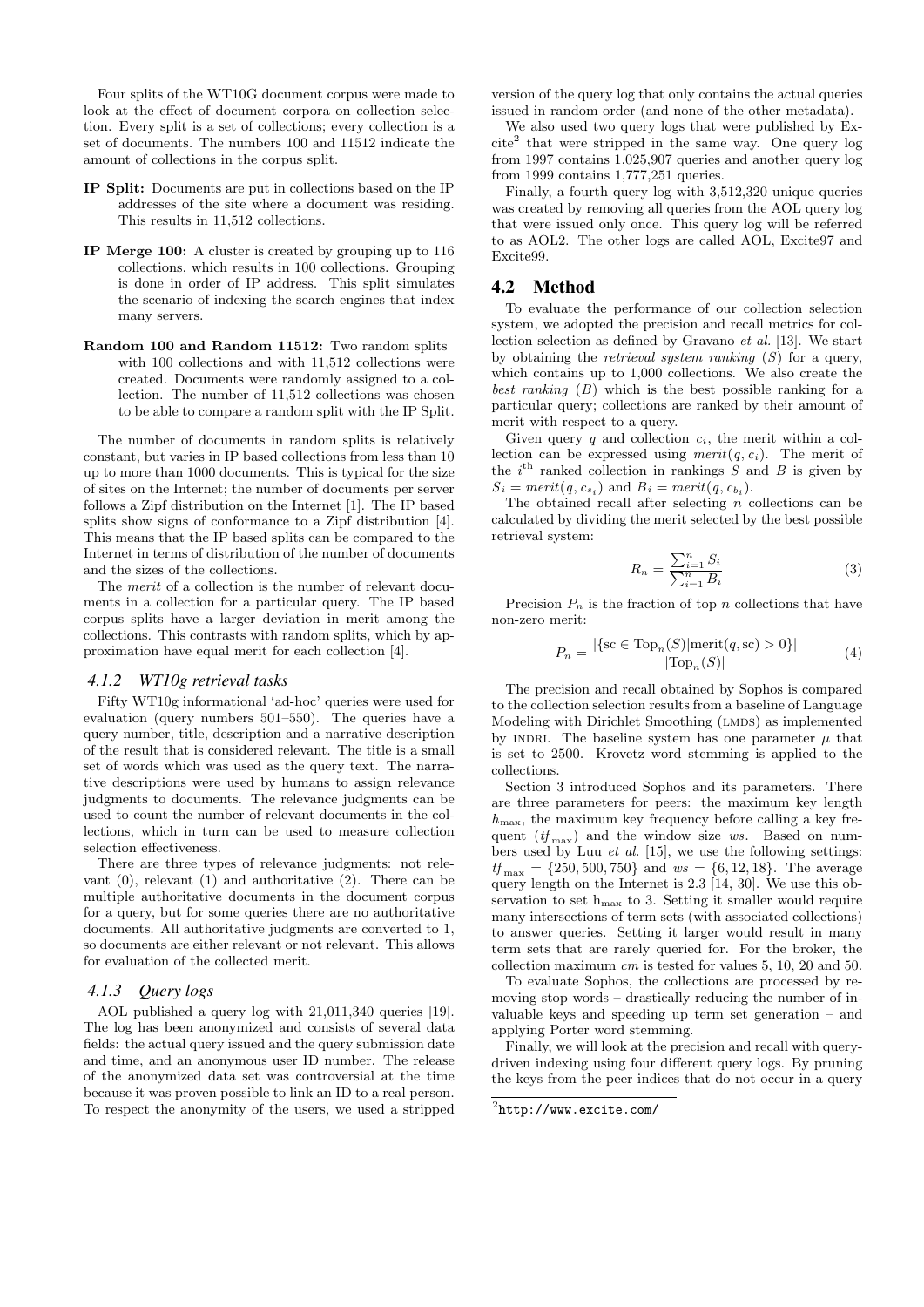log. At the same time, we will look at the number of term sets (keys) in the broker index to get an idea about its size.

# 5. RESULTS

#### 5.1 Index size

Figure 3 shows the number of collection identifier counters within the broker index for different indexing settings of indexing the IP Split. Spread over single, double and triple term set collection identifier counters, the number of counters are a good indication for the actual broker index size. The figure shows that the number of counters decreases when the term set frequency maximum is increased.



Figure 3: Number of collection ID counters with IP Split.

A more substantial reduction of collection identifier counters – of roughly  $70\%$  – can be achieved by using querydriven indexing, as shown in Figure 4. The figure shows the number of collection identifier counters after indexing the Random 11,512 corpus split with or without query-driven indexing. Figure 5 depicts the obtainable index size reduction by using different query logs. The Excite query logs contain significantly less query term sets than the AOL query log. The figure shows that more keys are pruned from the peer indices, resulting in a smaller broker index. The figure shows that using Excite query logs instead of the standard AOL query log can result in roughly 75% less collection identifier counters.



Figure 4: Number of collection identifier counters stored per QDI strategy for Random 11512 corpus split



Figure 5: Number of collection identifier counters stored per QDI strategy for IP Split

#### 5.2 Collection selection performance

Table 2 shows the average precision and recall over 50 queries that were calculated with Formula 3 and Formula 4. The numbers are calculated for four different corpus splits with which the baseline (LMDS) and Sophos were tested. Sophos was used with the following settings: query-driven indexing with the AOL query log,  $tf_{\text{max}} = 250$ ,  $cm = 20$ and  $ws = 6$ . Due to memory constraints, we were unable to run Sophos with a window size larger than 6. The table shows that the baseline outperforms Sophos on the Random 11,512 corpus split, but Sophos outperforms the baseline on the IP split.

This is displayed in more detail in Figure 6, which shows the average recall of Sophos and the baseline after selecting n collections. Sophos was tested using different query logs,  $tf_{\text{max}} = 250$  and  $cm = 50$ . Interestingly, pruning with the smallest Excite query logs results in the best recall figures, possibly because the queries were logged at the same time as when the corpus was crawled.



Figure 6: Recall of different collections selection methods on IP Split

#### 6. CONCLUSIONS

We introduced the collection selection system Sophos that uses highly discriminative keys in peer indices to construct a broker index. The broker index contains keys that are good discriminators to select collections (or peers). To limit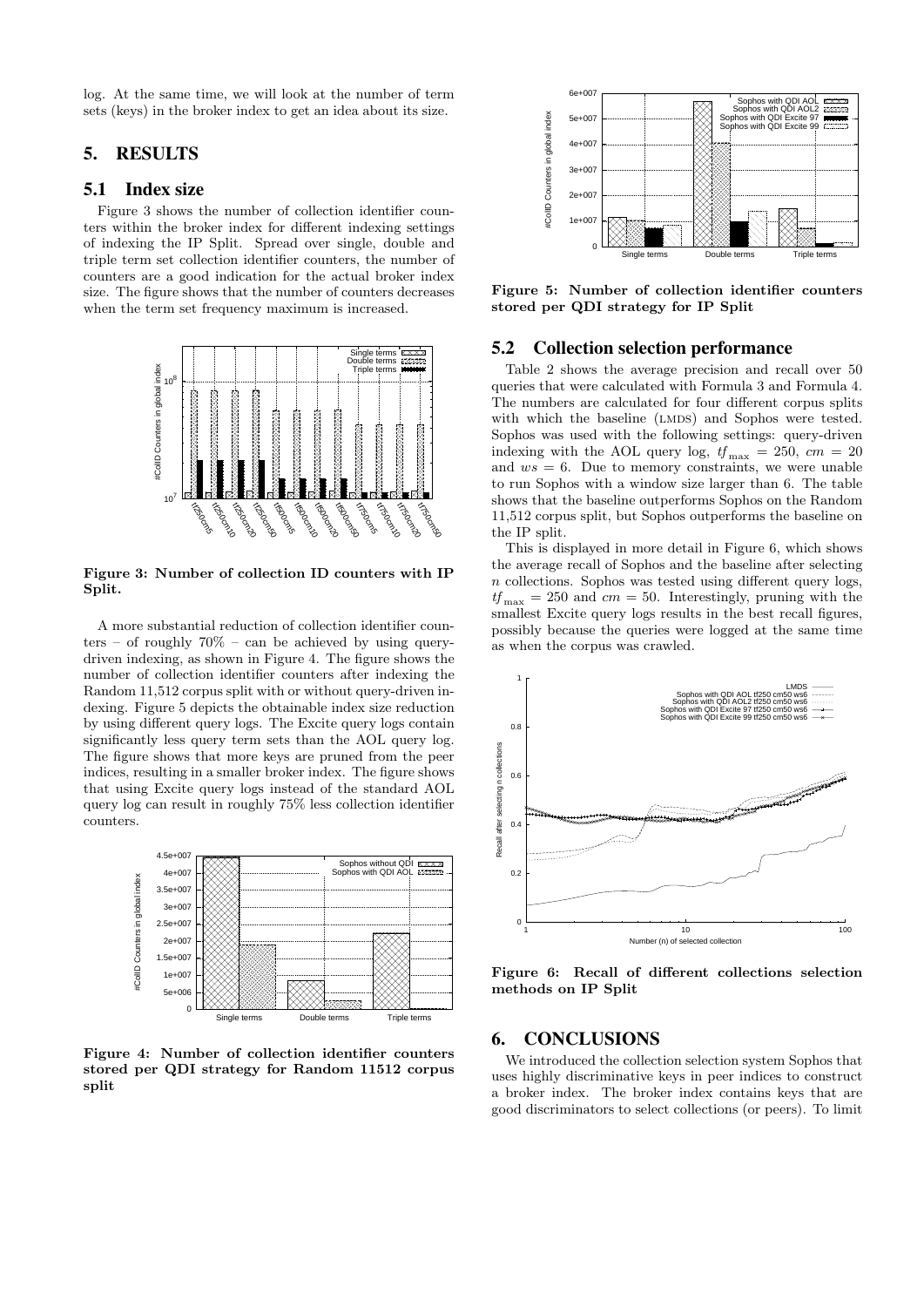| Corpus split   | Collection selection method | P@1   | P@10  | P@20  | P@50  | R@1   | R@10  | R@20  | R@50  |
|----------------|-----------------------------|-------|-------|-------|-------|-------|-------|-------|-------|
| Random 100     | <b>LMDS</b>                 | 0.290 | 0.251 | 0.249 | 0.217 | 0.314 | 0.435 | 0.526 | 0.683 |
|                | Sophos QDI AOL tf250 cm20   | 0.330 | 0.254 | 0.237 | 0.208 | 0.379 | 0.436 | 0.493 | 0.644 |
| Random 11512   | <b>LMDS</b>                 | 0.140 | 0.096 | 0.084 | 0.069 | 0.233 | 0.196 | 0.186 | 0.198 |
|                | Sophos QDI AOL tf250 cm20   | 0.040 | 0.036 | 0.037 | 0.026 | 0.067 | 0.073 | 0.082 | 0.073 |
| IP Merge $100$ | <b>LMDS</b>                 | 0.280 | 0.202 | 0.188 | 0.154 | 0.489 | 0.489 | 0.567 | 0.755 |
|                | Sophos QDI AOL tf250 cm20   | 0.300 | 0.254 | 0.214 | 0.160 | 0.211 | 0.485 | 0.626 | 0.825 |
| IP Split       | <b>LMDS</b>                 | 0.170 | 0.110 | 0.083 | 0.056 | 0.070 | 0.149 | 0.183 | 0.289 |
|                | Sophos QDI AOL tf250 cm20   | 0.170 | 0.147 | 0.121 | 0.091 | 0.280 | 0.466 | 0.466 | 0.548 |

Table 2: Average precision and recall over 50 queries after selecting n collections, high scores shown in bold

the number of keys transferred to the broker, and to reduce the broker index size, we employed query-driven indexing to only store the keys that are queried for by users. Similar studies were performed for document retrieval [15], but to the best of our knowledge, we are the first to apply this approach for collection selection.

Precision and recall was measured using 50 queries on the WT10g TREC test corpus and compared to a stateof-the-art baseline that uses language modeling with Dirichlet smoothing (LMDS). The results showed that our system outperformed the baseline with the IP split as test corpus. This is promising, because the IP based splits most closely resemble the information structure on the Internet. LMDS was better capable of selecting information in random based splits, because it stores all available information about the collections. In random based splits, relevant documents (and their corresponding terms) are mixed over many collections, making it hard for our approach to select highly discriminative keys that can discriminate collections with relevant documents.

Query-driven indexing is required to keep the broker index size manageable; a 70% index size reduction can be obtained by pruning keys using the AOL query log, another 75% reduction is possible by using a smaller query log. Our results on the IP split showed that pruning using the smaller Excite query logs resulted in higher precision and recall than with AOL query logs. The use of any query log resulted in higher precision and recall than the baseline results. This motivates further research using more advanced query-driven indexing strategies, such as described by Slobeltsyn [32], to further reduce the index size while improving the performance. It would also be interesting to make  $tf_{\text{max}}$  depending on the collection size.

#### Acknowledgements

We are grateful to the Yahoo Research Faculty Grant programme and to the Netherlands Organisation for Scientific Research (NWO, Grant 639.022.809) for supporting this work. We would like to thank Berkant Barla Cambazoglu and the anonymous reviewers for their valuable comments that improved this paper.

# 7. REFERENCES

- [1] L. A. Adamic and B. A. Huberman. Zipf's law and the internet. Glottometrics, 3:143–150, 2002.
- [2] J. Arguello, J. L. Elsas, J. Callan, and J. G. Carbonell. Document representation and query expansion models for blog recommendation. In Proc. of the 2nd Intl. Conf. on Weblogs and Social Media (ICWSM), 2008.
- [3] P. Bailey, N. Craswell, and D. Hawking. Engineering a multi-purpose test collection for web retrieval experiments. Inf. Process. Manage., 39(6):853–871, 2003.
- [4] S. Bockting. Collection selection for distributed web search. Master's thesis, University of Twente, Feb. 2009.
- [5] J. Callan. Distributed information retrieval. Advances in Information Retrieval, pages 127–150, 2000.
- [6] J. Callan, W. B. Croft, and S. M. Harding. The inquery retrieval system. In Proc. of the 3rd International Conference on Database and Expert Systems Applications, pages 78–83, Valencia, Spain, 1992. Springer-Verlag.
- [7] J. Callan, Z. Lu, and W. B. Croft. Searching distributed collections with inference networks. In SIGIR '95: Proc. of the 18th annual international ACM SIGIR conference on Research and development in information retrieval, pages 21–28, New York, NY, USA, 1995. ACM.
- [8] N. Craswell, P. Bailey, and D. Hawking. Is it fair to evaluate web systems using trec ad hoc methods. In Workshop on Web Evaluation. SIGIR'99, 1999.
- [9] N. Craswell, P. Bailey, and D. Hawking. Server selection on the world wide web. In DL '00: Proc. of the 5th ACM conference on Digital libraries, pages 37–46, New York, NY, USA, 2000. ACM.
- [10] D. D'Souza, J. Thom, and J. Zobel. A comparison of techniques for selecting text collections. In ADC '00: Proceedings of the Australasian Database Conference, page 28, Washington, DC, USA, 2000. IEEE Computer Society.
- [11] D. D'Souza, J. A. Thom, and J. Zobel. Collection selection for managed distributed document databases. Information Processing & Management, 40(3):527–546, May 2004.
- [12] D. D'Souza, J. Zobel, and J. A. Thom. Is cori effective for collection selection? an exploration of parameters, queries, and data. In Proc. of the 9th Australasian Document Computing Symposium, pages 41–46, Dec. 2004.
- [13] L. Gravano and H. Garcia-Molina. Generalizing GlOSS to vector-space databases and broker hierarchies. In International Conference on Very Large Databases, VLDB, pages 78–89, 1995.
- [14] T. Lau and E. Horvitz. Patterns of search: analyzing and modeling web query refinement. In UM '99: Proc. of the 7th international conference on User modeling, pages 119–128, Secaucus, NJ, USA, 1999.